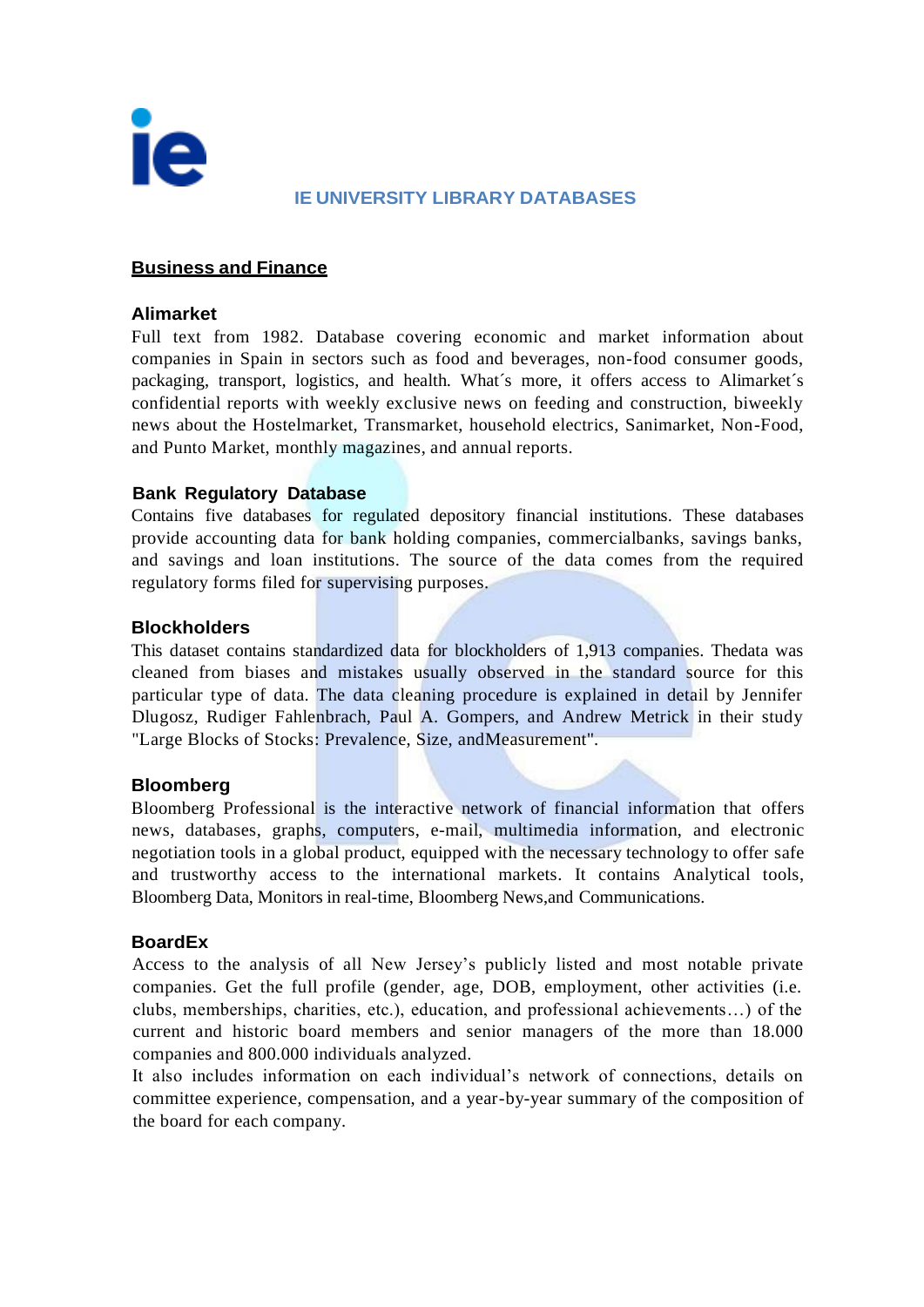### **Business Source Ultimate. (Ebsco)**

Indexes business journals worldwide; covers marketing, management, MIS, POM, accounting, finance, economics, and more. Also includes financial data, case studies, investment research reports, industry reports, market research reports, country reports, company profiles, and SWOT analyses. Includes the full text of articles from many publishers and links to full-text options for other articles. 1886 to present. Updated daily - - publisher's website.

## **The CBOE (Chicago Board Options Exchange) Volatility Index®** (VIX®)

A key measure of market expectations of near-term volatility conveyed by S&P 500 stock index option prices. The VIX Index is considered by many to be the world's premier barometer of investor sentiment and market volatility.

## **Corporate Governance Data**

Offers a longitudinal view of corporate governance for all research needs through Historical Datasets, based on Board Analyst data from 2001 to 2007. The current data comprises the board of director, CEO, compensation, and takeover defense data with over 250 individual data items, for more than 1500 companies a year. Created by The Corporate Library which is the leading independent source for U.S.corporate governance, executive compensation, and director network information and analysis. We have available the following years: 2008, 2009, 2010.

**CRSP: Stock Database/Mutual Funds/1925 US Indices/1925 Treasury**

Renowned for its expertise in building and maintaining historical, academic researchquality stock market databases. The CRSP US Stock Databases providea unique research source characterized by their unmatched breadth and depth.They include CRSP's unique permanent identifiers allowing for clean and accuratebacktesting, research utilizing

time-series and event data, performance measurement, benchmarking, and securities analysis.

### **Compustat**

Compustat Global provides data covering publicly traded companies in more than 80 countries, representing over 90% of the world's market capitalization, includingcoverage of over 96% of European market capitalization and 88% of Asian market capitalization. S&P's EMDB covers 53 markets and more than 2,200 stocks in developing countries.

### **Crunchbase Enterprise**

Crunchbase contains the data covering public and private company investments, financing, people, mergers and acquisitions and more around the world. Crunchbase will provide API access to academic users for approved non-commercial academic research projects.

# **CUSIP**

The CUSIP Service Bureau, which is operated by Standard & Poor's for the American Bankers Association, exists for the primary purpose of uniquely identifying issuers and issues of financial instruments within a standard frameworkand disseminating this data to the financial marketplace via various media. The CUSIP Master Files provide CUSIP numbers, standardized descriptions, and additional data attributes for over 5 million corporate, municipal, and government securities offered in North America.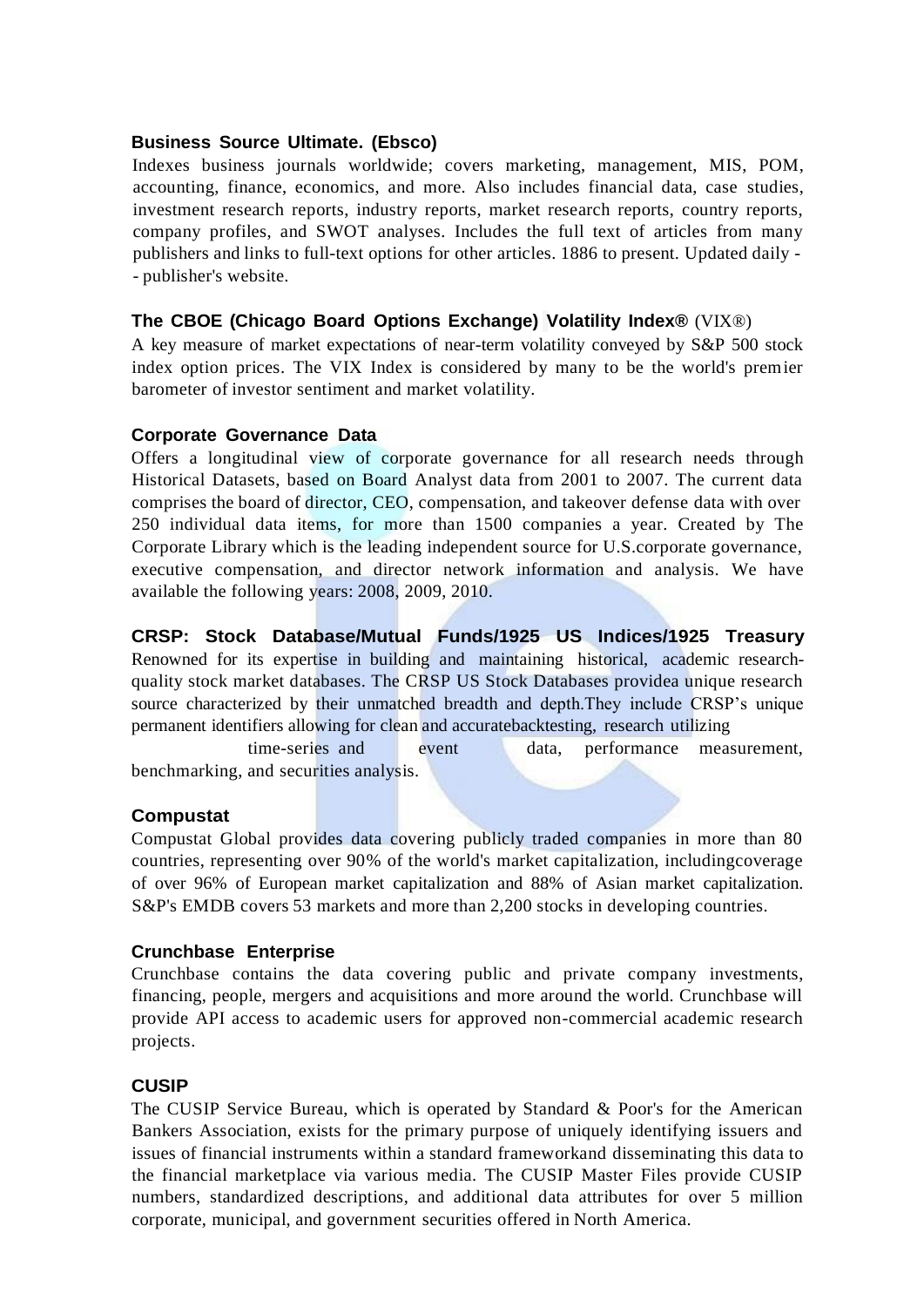# **DMEF Academic Data (Direct Marketing Educational Foundation)**

Four individual data sets, each containing customer buying history for about 100,000 customers of the nationally known catalogue and non-profit database marketing businesses are available through DMEF to approved academic researchers for use within academic situations.

Corporate names are anonymous and customer names and addresses have beenremoved, but the business type is indicated. ZIP codes have been retained (if possible) to provide a potential link to Census ZIP level demographics.

### **Dow Jones**

The Dow Jones Averages are comprised of The Daily and Monthly Dow Jones Composite (DJA), as well as The Dow Jones Industrial (DJI), The Dow Jones Transportation (DJT), The Dow Jones Utility (DJU), The Dow 10, and The Dow 5. The Dow Jones Industrial Average, the best known U.S. stock index, and the Dow Jones Transportation Average, the oldest U.S. stock index were created byCharles Henry Dow, co-founder of Dow Jones & Company, and maintained and reviewed by the editors of The Wall Street Journal. Dow Jones Indexes is the source of Dow Jones information and the provider of this data.

## **Econlit**

Published by the American Economic Association and provides bibliographic coverage of a wide range of economics-related literature. An expanded version of the Journal of Economic Literature (JEL) indexes of journals, books, and dissertations, EconLit covers both economic theory and application. Also includedare full-text book reviews published in the Journal of Economic Literature since 1993.

### **Eurostat**

Eurostat is a European Union statistical information service. It includes economic indicators, general and regional statistics, information about the economy, financial data, population and social conditions, industry, trade, and services, external trade, transport, environment and energy, and science and technology.

### **Executive Compensation**

Annual data from 1992 forward, on the top five executive officers within a company. Contains more than 33,000 executives. Executive compensation data on the top officers of over 3,000 companies. More than 220 data items. The ExecuComp database provides summary compensation data, as well as full details on executive stock and option awards as well as pension plans allowing you to see the complete picture of how executives are compensated. Furthermore, selected company financial information is included which allows you to compare executive pay versus company performance, providing you with previously hard-to-find information.

### **Factiva.com**

Factiva is one of the largest, most global digital business aggregators and archivesin the world. Factiva's combination of global content and business search and monitoring technologies Offers users timely, reliable, and relevant knowledge for business advantage. Dig deeper: search across more than 35,000 sources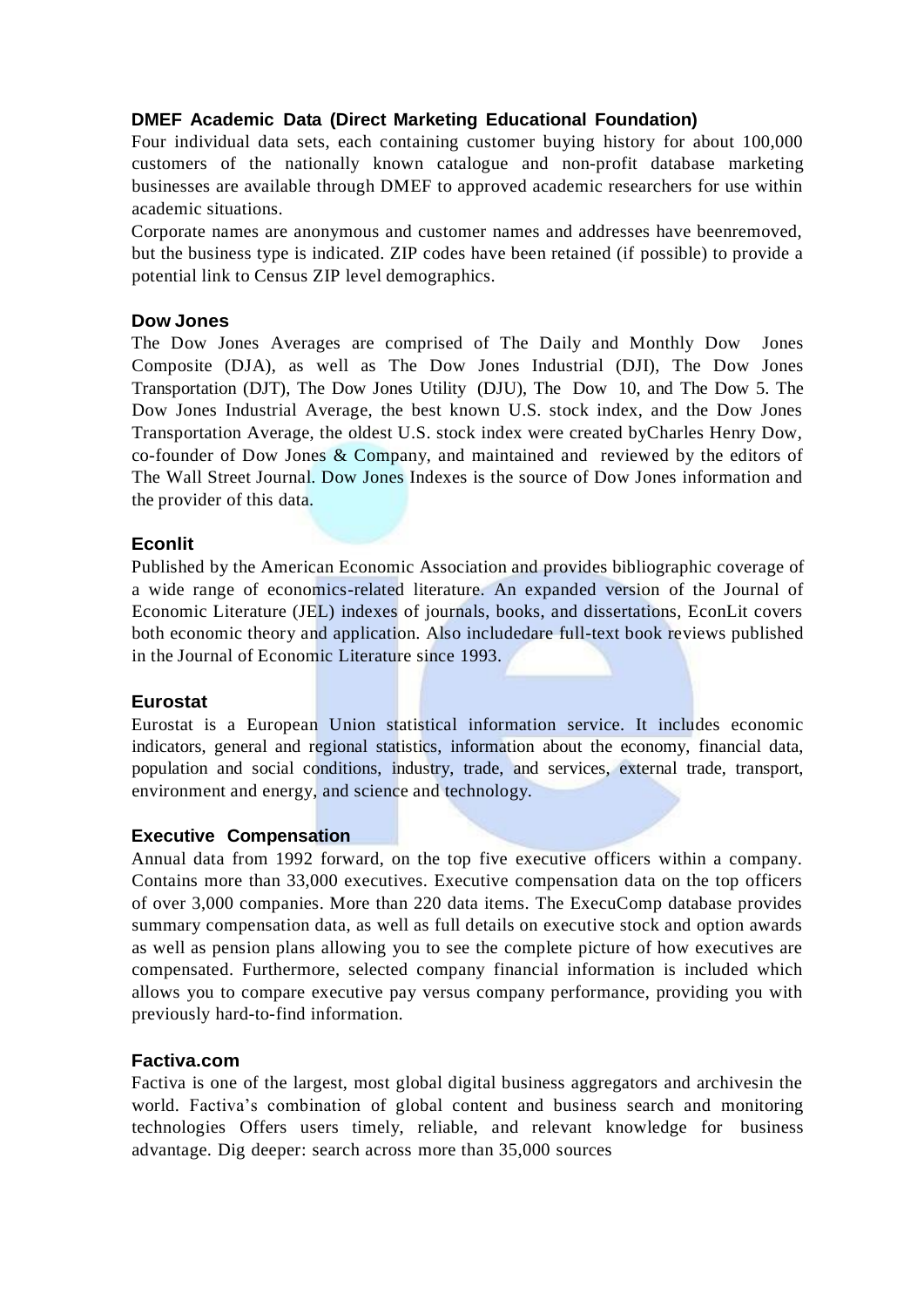including the US and international newspapers and continuously updated newswires, trade journals, websites, blogs, and multimedia.

## **Fama French & Liquidity Factors**

The Fama-French Portfolios are constructed from the intersections of two portfolios formed on size, as measured by market equity (ME), and three portfoliosusing the ratio of book equity to market equity (BE/ME) as a proxy for value. Returns from these portfolios are used to construct the Fama-French Factors.

#### **Federal Reserve Bank Reports**

The Federal Reserve Bank Reports in WRDS contain three databases collected from Federal Reserve Banks: two of them come from Reports published from the Federal Reserve Board; the other one comes from the Federal Reserve Bank of Philadelphia.

### **IASB Comprehensive**

The IASB (International Accounting Standards Board) is the independent standard- setting body of the **IFRS Foundation** (which mission is to develop, a single set ofhigh quality, understandable, enforceable, and globally accepted financial reporting standards).

All meetings of the IASB are held in public and webcast. IASB follows an open and transparent process of publication of consultative documents, such as Discussion Papers and Exposure Drafts. The IASB engages closely with stakeholders around the world, including investors, analysts, regulators, business leaders, accounting standard-setters, and the accountancy profession.

### **IBES**

Thomson Reuters I/B/E/S provides detailed and consensus estimates featuring up to 26 forecast measures including GAAP and Pro-forma EPS, revenue/sales, net income, pretax profit, and operating profit, and price targets and recommendationsfor more than 60,000 companies in 67 countries worldwide. The Institutional Brokers Estimates System provides consensus and detailed forecasts from security analysts, including earnings per share, revenue, cash flow, long-term growth projections, and stock recommendations.

### **OptionMetrics**

Access to OptionMetrics data through WRDS ensures users easy access to the highestquality options data for use in empirical research and/or econometric studies to develop and test derivatives trading strategies.

The use of OptionMetrics data continues to grow as financial professionals tap into the ability to leverage it for everything from analyzing market movement before mergers and acquisitions to investigating the relationship between option prices and daily stock return serial correlation and assessing the potential for insider trading.

### **Orbis**

It contains information on over 42.4 million companies and includes advanced search and analysis software. It includes over 44,000 listed companies worldwide,over 25,000 banks and 7,700 insurance companies, over 14 million European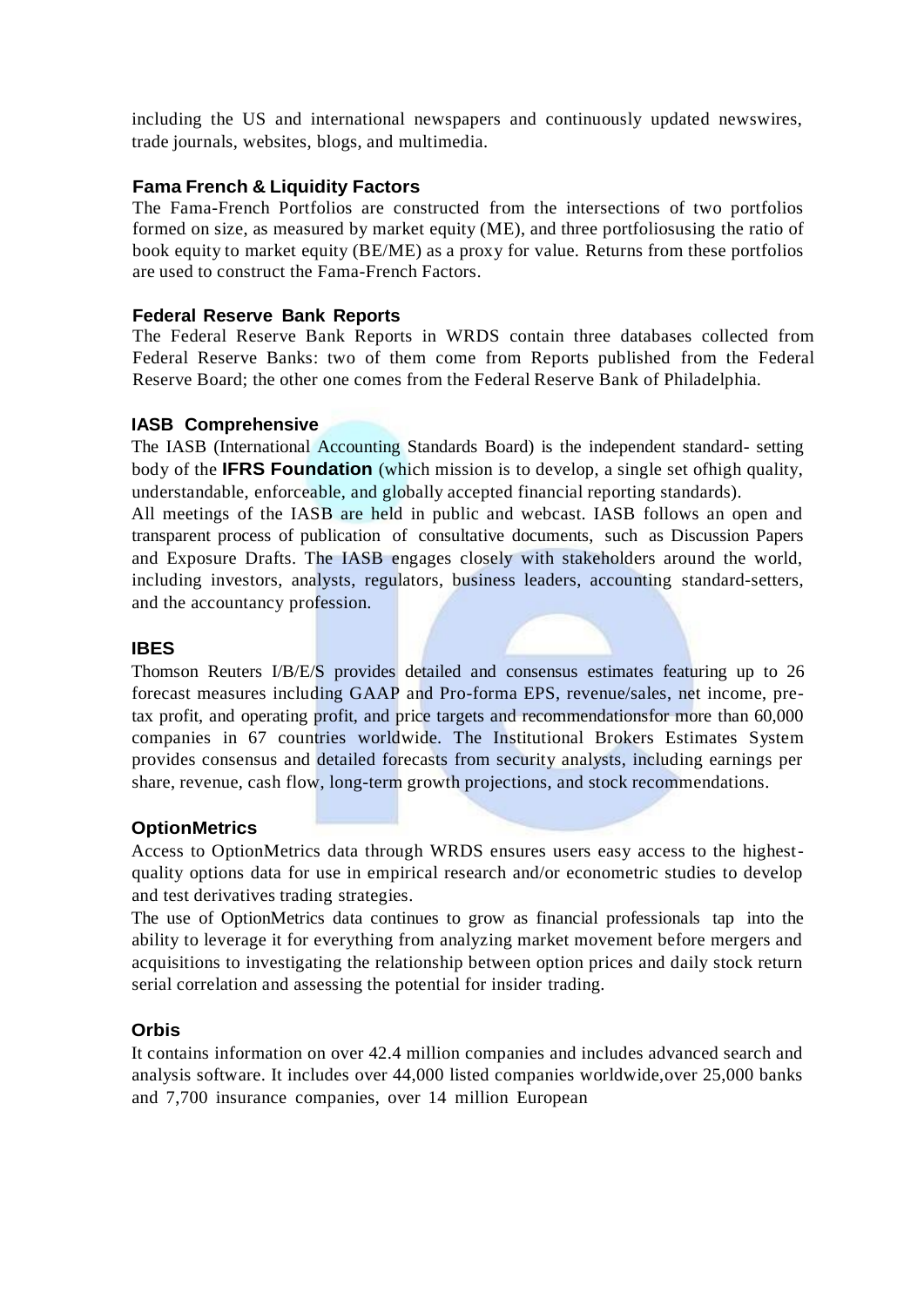companies from 46 countries, over 14 million from the US and Canada, over 3 million from South and Central America, over 1.3 million from Japan, approximately 65,000 companies from other countries in Asia and 38,000 from Africa. As well as descriptive information and the company´s financial data, ORBIS contains further information such as news, market research, ratings, and country reports, scanned reports, ownership, and M&A data.

### **OTC Markets**

Access closing quote and trade data. OTC Markets-specific compliance data includes OTC Marketplace designations (OTCQX, OTCQB, OTC Pink) and Caveat Emptor status. Key security reference data includes Security Type, Security Class, Security Status and Number of Market Participants

### **Penn World Tables**

The Penn World Tables provides national income accounts-type of variables converted to international prices. The homogenization of national accounts to a common numeraire allows valid comparisons of income among countries. Data comes from Alan Heston, Robert Summers, and Bettina Aten, Penn World Table Version 6.1, Center for International Comparisons at the University of Pennsylvania, October 2002 (CICUP).

#### **Philadelphia Stock Exchange**

The Philadelphia Stock Exchange founded in 1790 is the oldest organized stock exchange in the nation. As one of North America's primary marketplaces for the trading of stocks, equity options, index options, and currency options, the PHLX continues to be a market leader in the development and introduction of innovativenew products and services.

#### **Pitchbook**

Use PitchBook for private market intelligence, fundraising, due diligence, sourcing investments, business development, deal execution, networking and more.

### **Proquest One Business**

The **ProQuest One Business** combines multiple ProQuest business information databases - including e.g. the ABI/INFORM Collection and J.P. Morgan Research, Accounting, Tax & Banking Collection; Asina & European Business Collection - to a total of more than 130 million documents (articles, journals, videos, ebooks, company, industry, and country reports, etc. It delivers a mix of practical and theoretical content in an interface that helps students build the research skills they'll need for success in their courses and careers.

#### **Refinitiv Eikon**

Refinitiv Eikon contains Global Cross Asset Market Data that provides Global real- time Equity Exchange. Exclusive access to IFR markets information and Metastock charts. Real-time FX Spot & Cross Rates and Forwards, OTC Precious Metals, and C&E exchange-traded coverage. Global Lipper Fund Database including Lipper Leader Ratings. Reuters News, Domestic News, and Select ThirdParty.

### **SABI**

IBERIAN BALANCES ANALYSIS SYSTEM: General information and financial data of 1.084.000 Spanish. It contains up to 10 years of historical data accounts of these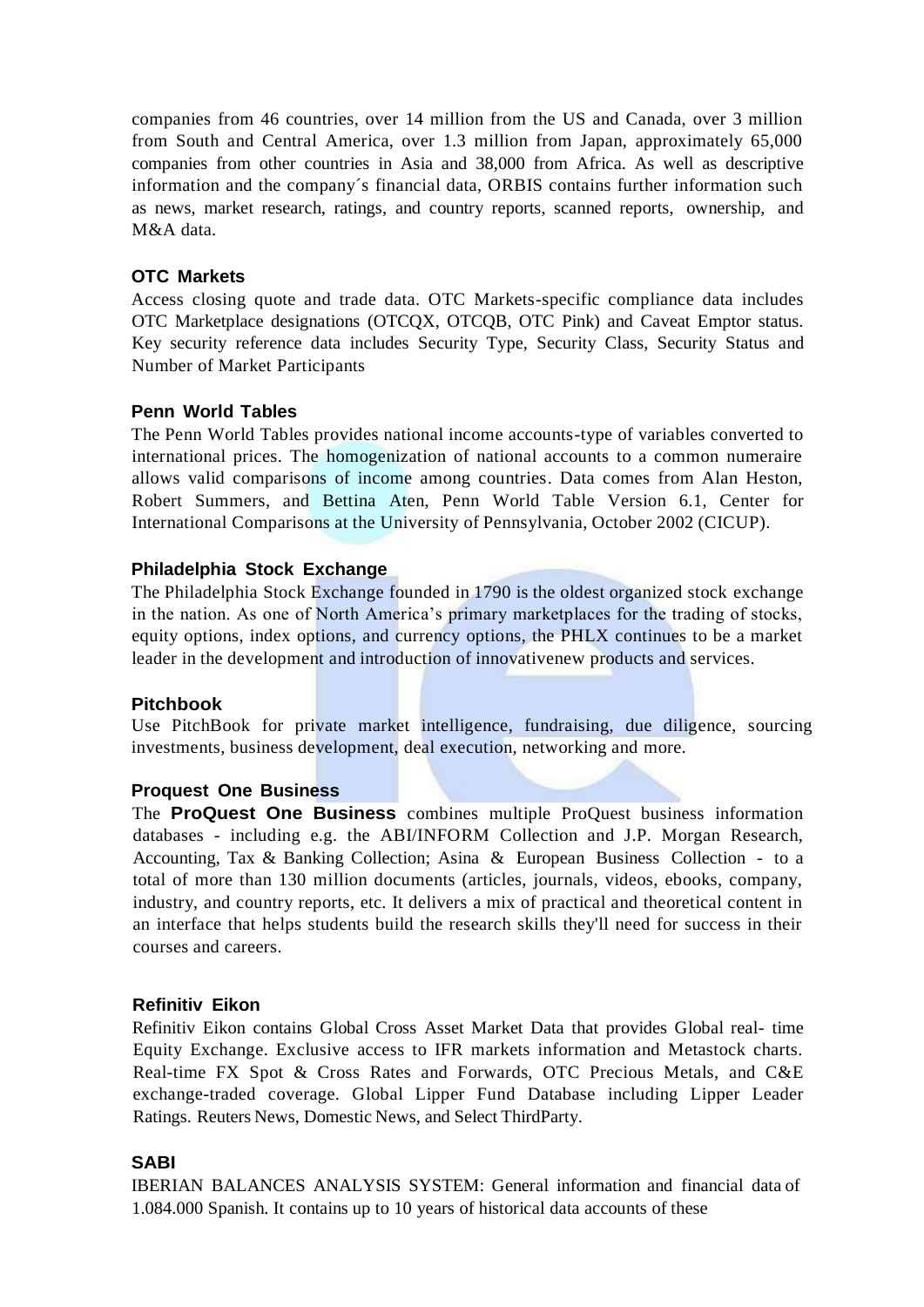companies and allows the use of several search criteria: NIF, location, activity, employees, financial data, etc. The system provides reports in several formats, detailed analysis, statistics, illustrated balances, and comparative graphics. The information can be directly exported to Excel and expressed in several languages and currencies. The database is updated every three weeks (additions of new companies, updates of accounting data, software upgrades...)

#### **SEC Order Execution**

On November 15, 2000, the SEC adopted new rules aimed at improving public disclosure of order execution and routing practices. As a result of Rule 11Ac1 -5, market centers that trade national market system securities must make monthly, electronic disclosures of basic information concerning their quality of executions on a stock-by-stock basis, including how market orders of various sizes are executed relative to the public quotes and information about effective.

### **STATISTA**

Statista.com consolidates statistical data on over 80,000 topics from more than 22,500 sources and makes it available on four platforms: German, English, French, and Spanish. Statista aggregates statistical data on over 600 international industries from more than 18,000 sources, including market researchers, trade organizations, scientific journals, and government databases.

**TRACE OTC Corporate Bond and Agency Debt Bond Transaction Data** TRACE - Trade Reporting and Compliance Engine. Corporate bond market real- time price dissemination service. Bringing transparency to the corporate bond market helps create a level playing field for all market participants by providing comprehensive, realtime access to corporate bond price information.

#### **Wharton**

Wharton Research Data Services (WRDS) is a web-based business data research service from The Wharton School at the University of Pennsylvania. Developed in 1993 to support faculty research at Wharton, the service has evolved to become acommon tool for research for over 290 institutions around the world. WRDS is the de facto standard for business data, providing researchers worldwide with instant access to financial, economic, and marketing data through a uniform, web-based interface. This hosted data service has become the locus for quantitative data research and is recognized by the academic and financial research community around the world as one of the leading business intelligence tools.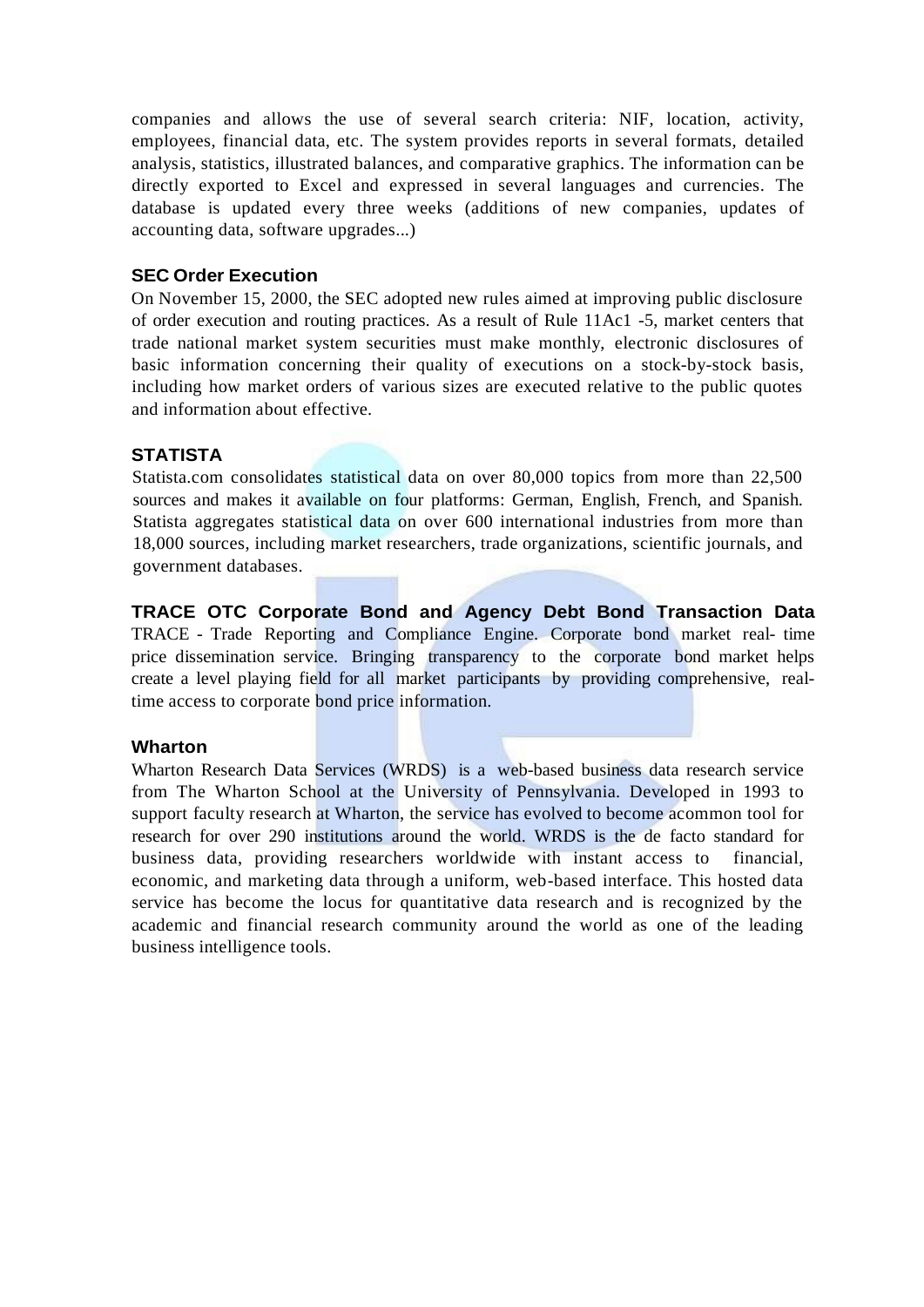# **Legal and Tax**

### **EU Law Live**

The database EU Law Live covers eleven areas of practice: Institutional law; Human Rights; Competition & State Aid; External Relations & Trade; Justice & EU Litigation; Internal Market; Tax; Banking; Finance & Euro; Consumer, Health & Environment and Data, Tech & IP. It covers the EU Institutions (the European Commission, Council of the European Union, the European Council, the EuropeanParliament, the Court of Justice, the European Central Bank, and the European Court of Auditors), as well as EU bodies, offices, and agencies. It also reports on developments taking place in Member States that have relevance for EU law, oftenrelated to national courts.

## **HeinOnline**

HeinOnline is a premier online database containing more than 173 million pages and 270,000 titles of historical and government documents in a fully searchable, image-based format. HeinOnline provides comprehensive coverage from the inception of more than 2,700 law-related periodicals. In addition to its vast collection of academic journals, HeinOnline contains the entire Congressional Record, Federal Register, and Code of Federal Regulations, complete coverage of the U.S. Reports back to 1754, and entire databases dedicated to treaties, constitutions, case law, world trials, classic treatises, international trade, foreign relations, U.S. Presidents, and much more**.**

### **QMemento**

One of the databases more innovative thanks to the interplay of all of its contents (legislation, case law, doctrine, covenants, illustrations, charts, forms, and models) with Mementos legal data. Ensuring maximum rigor in consultation provides a precise, practical, and complete to the issues raised by improving efficiency in the activity of the professional solution. It gives access to QMemento Base Mercantil, QMemento Plus Financial, QMemento Plus Social, QMemento Abogacía, ElDerecho Essencial Plus, and El Derecho Internet.

### **VLex Global**

Legal information from Spain and International. Maximum editorial rigor. More than 10 years of history developing high value-added content. Proven and endorsed by over 900 partner publishers that incorporate vLex books and magazines full-text information. Exclusive publishing high-value content produced by the authors of each country's prestige and guarantee daily and continuous updating.

### **VLex España**

Database with full-text access to law, jurisprudence, contracts, forms, patents, etc. It also contents books and journals from more than 120 countries in different languages.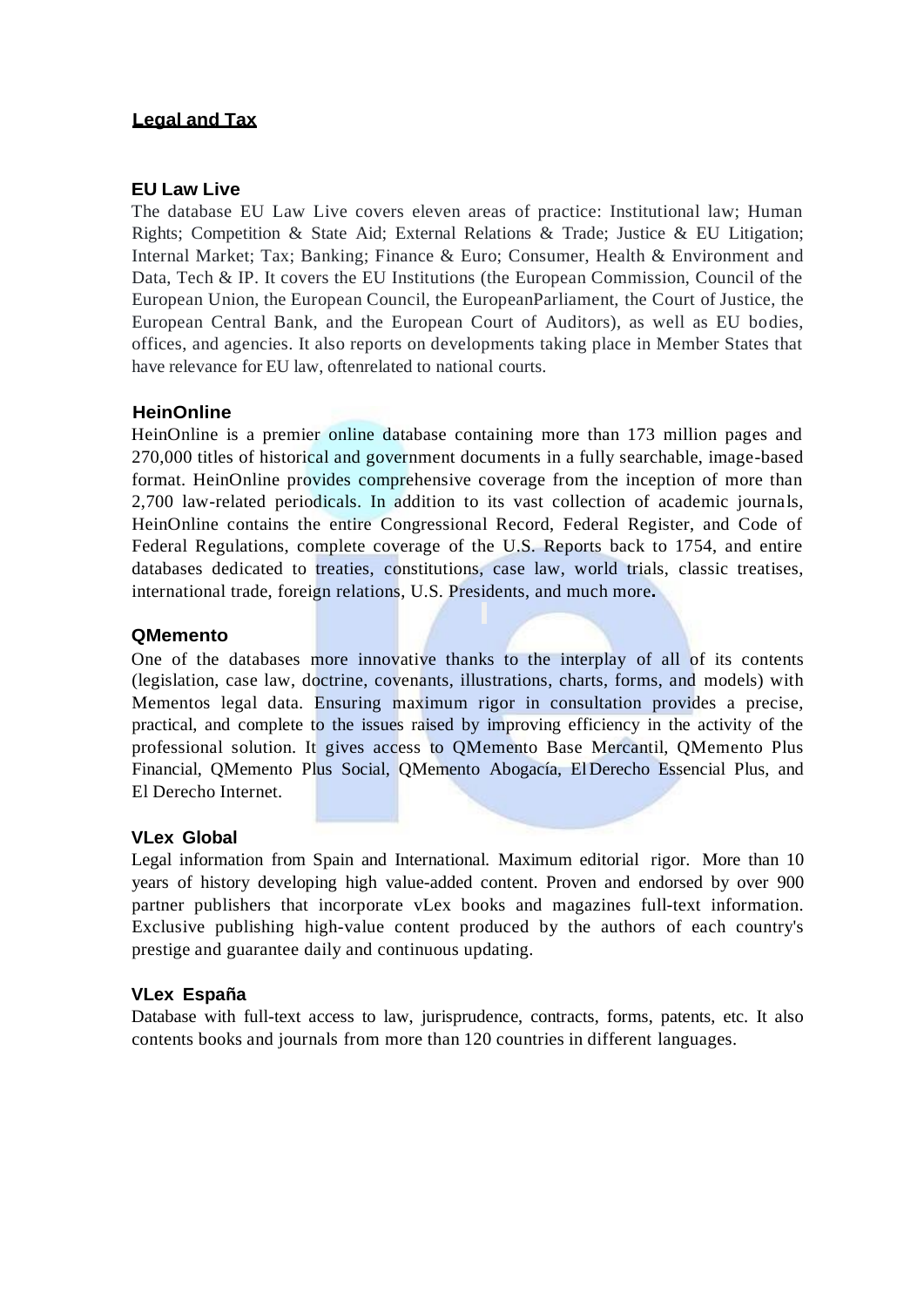### **Westlaw International**

Offers access to nearly 30,000 databases, across all areas of law. It contains international and multinational materials from institutions such as the ICSID, International Criminal Court of Yugoslavia & Rwanda, ICJ, WTO, UN, and GATT. It also gives access to materials of various countries, and to legislation, cases, journals, books, etc. from the following jurisdictions: Australia, Canada, European Union, Hong Kong, United Kingdom, and the United States. It is also a source for non-legal materials, gathering almost 11.000 specialized & news publications fromall over the world.

#### **Westlaw UK**

Provides access to vast, but easily searchable databases of case law, legislation, news, journals, commentary, current awareness alerts, and EU legal materials. Combined with a user-friendly interface, it ensures that your searches are easy toperform, and you can find the legal information you need to make the difference.

#### **Multidisciplinar Qualitative Databases**

#### **ABI/INFORM Global**

Business, Management and Trade – scholarly and trade journal articles, dissertations, SSRN working papers, business cases and global and trade news.

This database is one of the most comprehensive business databases on the market. It includes in-depth coverage for thousands of publications, most of which are available in full text and the latest business and financial information for researchers at all levels.

# **Academic Research Library (Business / The Arts / Literature & Language / History / Health & Medicine / Science & technology / Social Science)**

Provides one-stop access to more than 4,000 periodicals from one of the broadest, most inclusive general reference databases ProQuest has to offer. Search from a diversified mix of scholarly journals, trade publications, and magazines covering over 150 academic disciplines.

#### **Avery Index to Architectural Periodicals**

It offers a comprehensive listing of journal articles on architecture and design, including bibliographic descriptions on subjects such as the history and practice of architecture, landscape architecture, city planning, historic preservation, and interior design and decoration. It contains over seven hundred American and international journals including not only scholarly and popular periodical literature, but also publications of professional associations, American state, and regional periodicals, and the major serials on architecture and design of Europe, Asia, LatinAmerica, and Australia.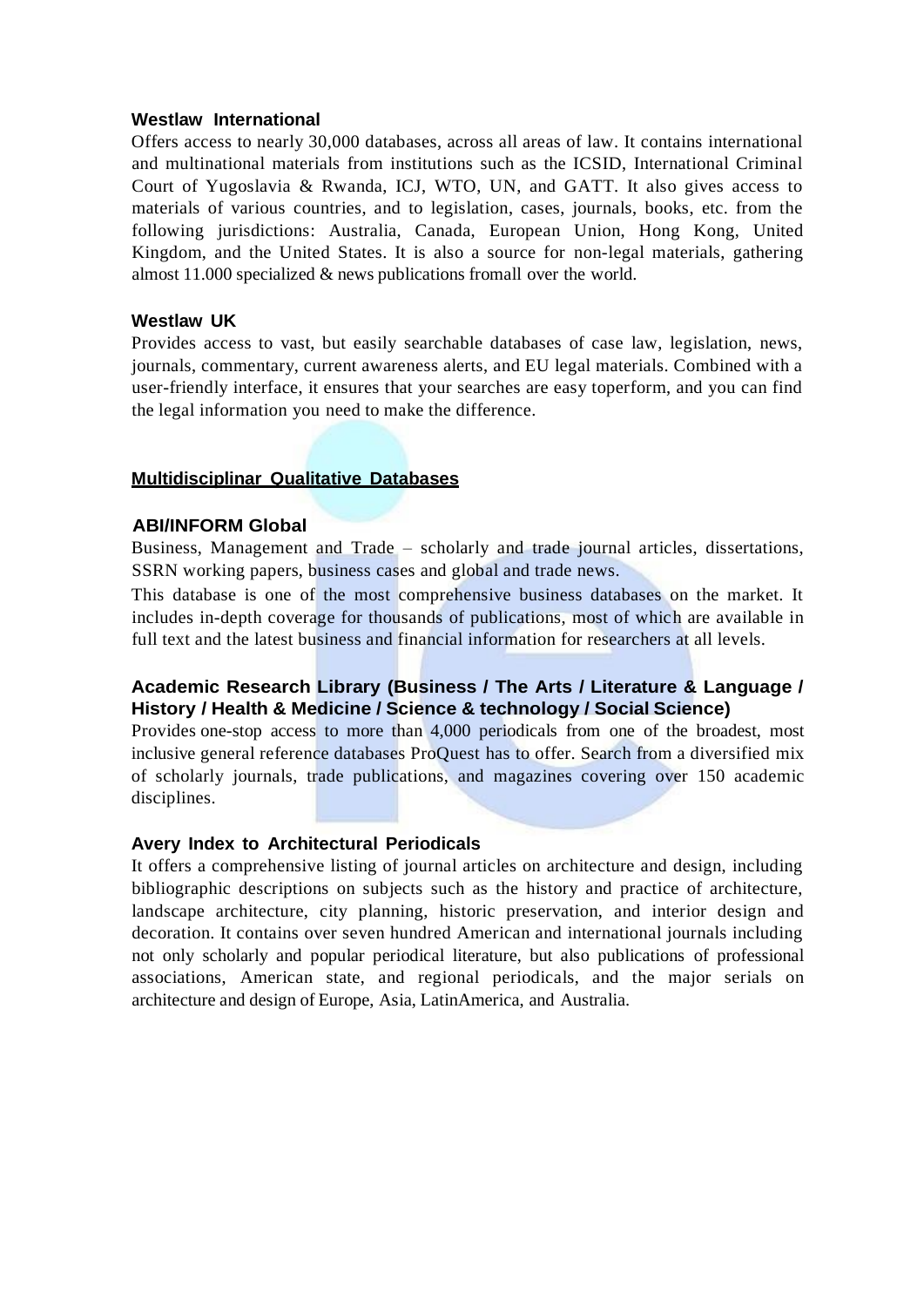## **Communication & Mass Media Complete**

Communication & Mass Media Complete provides the most robust, quality research solution in areas related to communication and mass media. CMMC incorporates the content of CommSearch (formerly produced by the National Communication Association) and Mass Media Articles Index (formerlyproduced by Penn State) along with numerous other journals in communication, mass media, and other closely-related fields of study to create a research and reference resource of unprecedented scope and depth encompassing the breadthof the communication discipline. CMMC offers cover-to-cover ("core") indexing andabstracts for more than 570 journals, and selected ("priority") coverage of nearly 200 more, for a combined coverage of more than 770 titles. Furthermore, this database includes full text for over 450 journals.

**Ebsco** Includes the databases: **Business Source Complete, Business Source Ultimate, Regional Business News, eBook Collection (EBSCOhost), Library, Information Science & Technology Abstracts, Audiobook Collection (EBSCOhost).** "Business Source Complete" offers the full text of over 4.000 academic publications in the field of business and allied disciplines and includes over 10.000 e-Books. It also contains reference works, reports, EIU publications, etc. It also provides access to the list of e-books subscribed by IE Business School.

## **Ebook Central**

An online digital library of full texts of over 700,000 scholarly e-books. Provides a set of online database collections that combine scholarly books from over 435 academic, trade, and professional publishers. It also includes sheet music and government documents. Additionally, Ebook Central offers content services for customers to distribute their PDF content online.

**Electronic Journal Services (EJS)** A portal providing the full text of periodicals subscribed by IE Business School (see list of subscriptions). It also provides a contents table of over 8,000 titles, and journals can be searched by title, keywordsin article titles and abstracts, as well as authors.

### **Elsevier Science Direct**

Multidisciplinary database including academic and professional journals in the field of business and related disciplines. It provides access to the full texts of Elsevier Journals subscribed by IE Business School, as well as citations and abstracts of all the academic and professional journals published by the Elsevier group.

### **Emerald**

Database that gives access to the full text of various journals (see journal titles subscribed and summaries of articles published by the MCB University Press). Thejournals include the following subjects: the economy and the company, human resources, education, quality, marketing, engineering, and documentation.

**ISI Web of Science- Institute for Scientific Information (ISI, Philadelphia, USA)** Suite of resources which facilitate the analysis of the evolution, impact, and state of the art research in the different scientific, technological and humanistic subject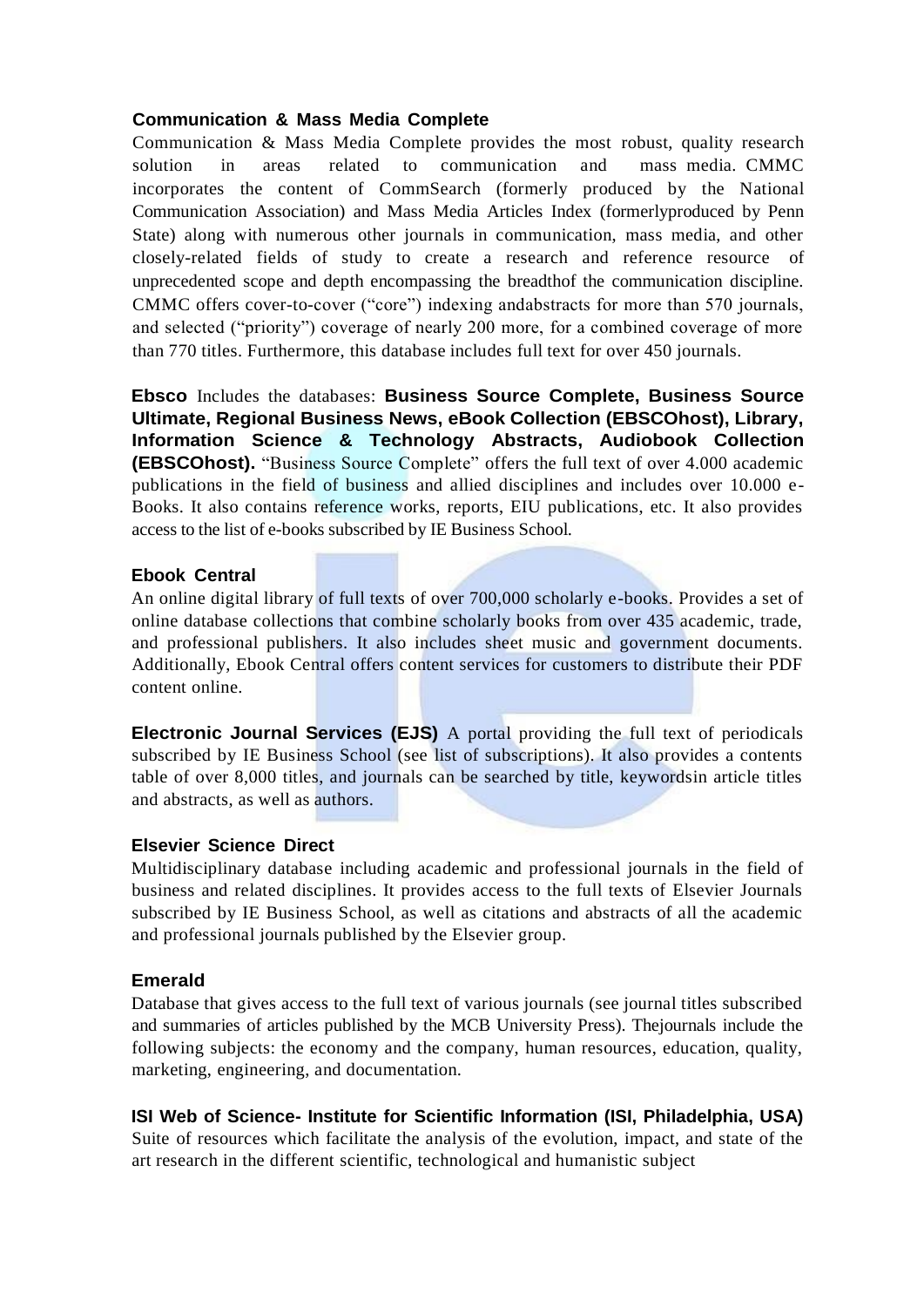areas, as well as the curricular assessment of researchers, thanks to the information collected in the databases of the Institute for Scientific Information. It demonstrates the influential factors of journals in the fields of science and technology, citation indexes, biographic, and scientific indicators.

# **Jstor (Business Collection) / (Arts & Sciences II Collection) / (Arts & Sciences I Collection) / (mathematics&statistics collection)**

JSTOR is a multidisciplinary database of academic and scientific journals that start with Issue nº1. Because of its archival system, JSTOR is not a current issues database, as there is a gap between the most recently published journal issue and the content available in JSTOR. The Business Collection, to which the IE Business School library is subscribed, brings together core titles in economics and finance, accounting, labour relations, marketing, management, operations research, and risk assessment.

## **PsycArticles**

Database offering complete access to the full text of more than 100 landmark journals in behavioral science and related fields ranging from education to nursing, to business, to neuroscience.

Full-text journal articles – current issue back to volume 1, issue 1 for most titles, creating over a century of psychology coverage with articles from as early as 1894 All APA published journals plus those from the Canadian Psychological Association and Englishlanguage journals from Hogrefe Publishing Group.

Complete coverage of all subject areas relevant to psychological science including basic/experimental psychology, clinical psychology, developmental psychology, education, and school psychology, health psychology, industrial/organizational psychology, social psychology, and social processes.

### **Regional Business News**

Incorporates more than 80 regional business publications covering all metropolitan and rural areas within the United States. Included in this database are *Arizona Business, Business North Carolina, Crain's New York Business* (and other Crain Communications editions), *Des Moines Business Record, Enterprise Salt Lake City, Fort Worth Business Press, Orange County Business Journal, Westchester County Business Journal,* etc.

# **Scopus**

Scopus is the largest abstract and citation database of peer-reviewed literature: scientific journals, books, and conference proceedings. Delivering a comprehensive overview of the world's research output in the fields of science, technology, medicine, social sciences, and arts and humanities, Scopus features smart tools to track, analyze and visualize research.

# **Social Science Research Network FEN / PIP / ERPN**

Consists of two parts: an Abstract Database containing abstracts on over 150,400scholarly working papers and forthcoming papers and an Electronic Paper Collection currently containing over 119,300 downloadable full-text documents in Adobe Acrobat pdf format.